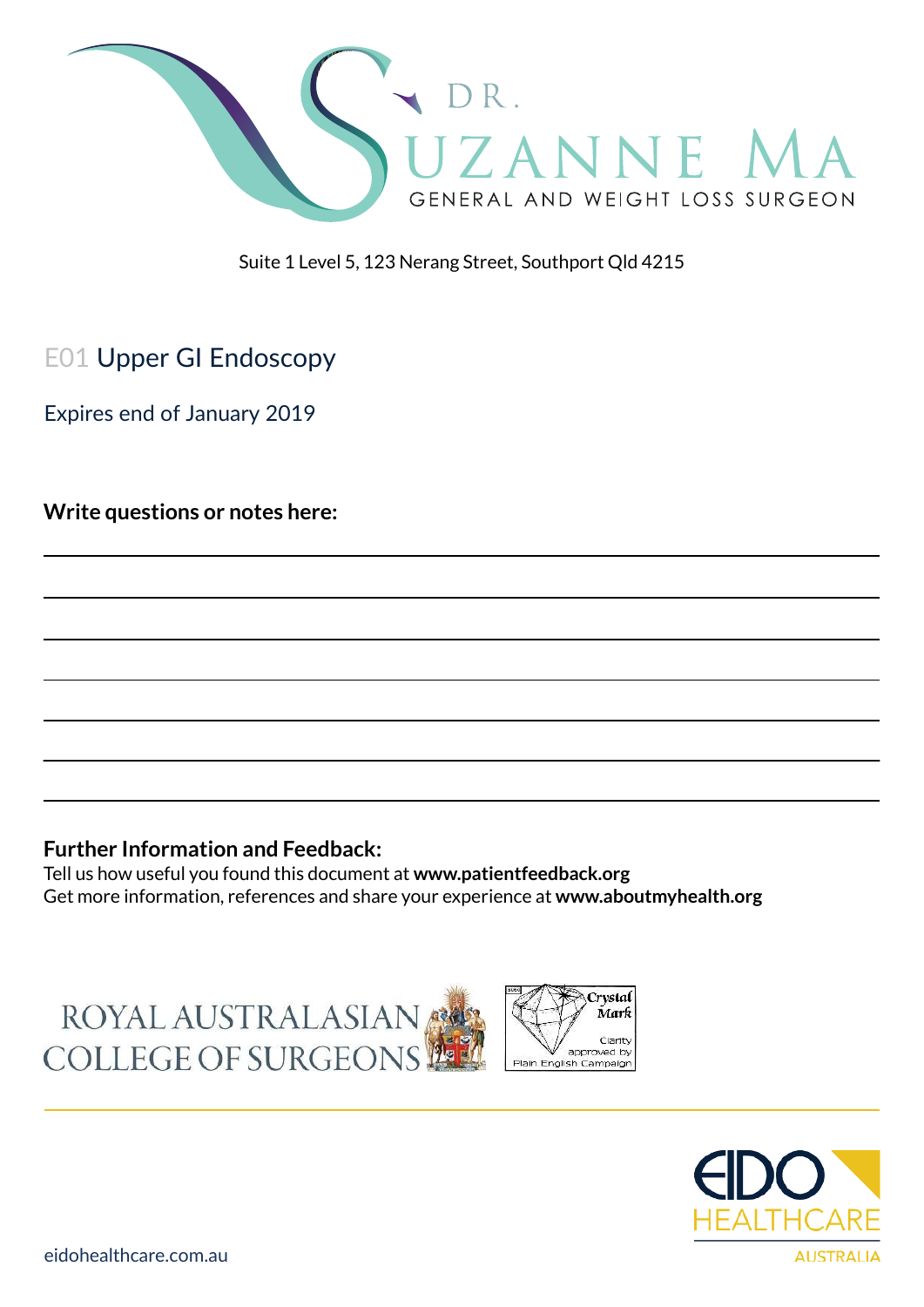# **What is an upper GI endoscopy?**

An upper gastrointestinal (GI) endoscopy is a procedure to look at the inside of your oesophagus (gullet), stomach and duodenum using a flexible telescope (see figure 1). This procedure is sometimes known as a gastroscopy or simply an endoscopy.



Figure 1 An upper GI endoscopy

Your doctor has recommended an upper GI endoscopy. However, it is your decision to go ahead with the procedure or not.

This document will give you information about the benefits and risks to help you to make an informed decision. If you have any questions that this document does not answer, ask your doctor or the healthcare team.

## **What are the benefits of an upper GI endoscopy?**

Your doctor is concerned that you may have a problem in the upper part of your digestive system. An upper GI endoscopy is a good way of finding out if there is a problem.

If the endoscopist (the person doing the endoscopy) finds a problem, they can perform biopsies (removing small pieces of tissue) to help make the diagnosis.

# **Are there any alternatives to an upper GI endoscopy?**

Your doctor has recommended an upper GI endoscopy as it is the best way of diagnosing most problems with your upper digestive system.

A barium meal is an x-ray test of your upper digestive system. This test is not as accurate as an upper GI endoscopy, and if your doctor finds a problem you may still need an upper GI endoscopy to perform biopsies.

A urea breath test can be used to detect a germ (helicobacter pylori) that can cause stomach ulcers.

# **What will happen if I decide not to have an upper GI endoscopy?**

Your doctor may not be able to confirm what the problem is.

If you decide not to have an upper GI endoscopy, you should discuss this carefully with your doctor.

# **What does the procedure involve?**

### **Before the procedure**

If you take warfarin, clopidogrel or other blood-thinning medication, let the endoscopist know at least 7 days before the procedure.

Do not eat in the 6 hours before the procedure. You may drink small sips of water up to two hours before. This is to make sure your stomach is empty so the endoscopist can have a clear view of your stomach. It will also make the procedure more comfortable. If you have diabetes, let the healthcare team know as soon as possible. You will need special advice depending on the treatment you receive for your diabetes.

The healthcare team will carry out a number of checks to make sure you have the procedure you came in for. You can help by confirming to the endoscopist and the healthcare team your name and the procedure you are having.

The healthcare team will ask you to sign the consent form once you have read this document and they have answered your questions.

#### **In the endoscopy room**

An upper GI endoscopy usually takes about 10 minutes.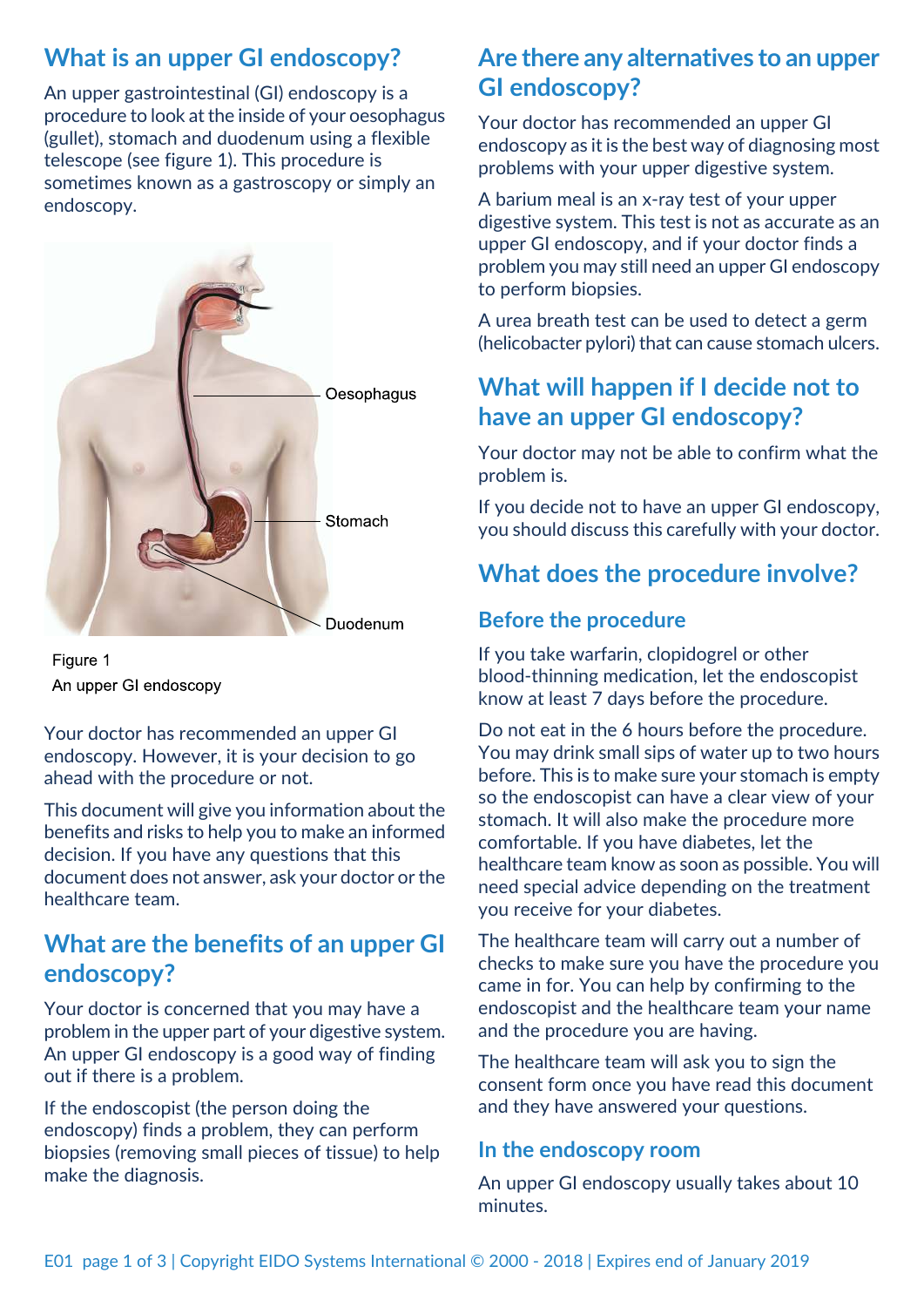If appropriate, the endoscopist may offer you a sedative to help you to relax. If you decide to have a sedative, they will give it to you through a small needle in your arm or the back of your hand.

Once you have removed any false teeth or plates, they will usually spray your throat with some local anaesthetic and ask you to swallow it. This can taste unpleasant.

The endoscopist will ask you to lie on your left side and will place a plastic mouthpiece in your mouth.

The healthcare team will monitor your oxygen levels and heart rate using a finger or toe clip. If you need oxygen, they will give it to you through a mask or small tube in your nostrils.

If at any time you want the procedure to stop, raise your hand. The endoscopist will end the procedure as soon as it is safe to do so.

The endoscopist will place a flexible telescope (endoscope) into the back of your throat. They may ask you to swallow when the endoscope is in your throat. This will help the endoscope to pass easily into your oesophagus and down into your stomach. From here the endoscope will pass into your duodenum.

The endoscopist will be able to look for problems such as inflammation or ulcers. They will be able to perform biopsies and take photographs to help make the diagnosis.

The procedure is not painful but your stomach may feel bloated because air is blown into your stomach to improve the view.

# **What complications can happen?**

The healthcare team will try to make the procedure as safe as possible but complications can happen. Some of these can be serious and can even cause death (risk: 1 in 25,000). The possible complications of an upper GI endoscopy are listed below. Any numbers which relate to risk are from studies of people who have had this procedure. Your doctor may be able to tell you if the risk of a complication is higher or lower for you.

• Sore throat. This gets better quickly.

• Allergic reaction to the equipment, materials or medication. The healthcare team is trained to detect and treat any reactions that might happen. Let the endoscopist know if you have any allergies or if you have reacted to any medication or tests in the past.

• Breathing difficulties or heart irregularities, as a result of reacting to the sedative or inhaling secretions such as saliva. To help prevent this from happening, your oxygen levels will be monitored and a suction device will be used to clear any secretions from your mouth. Rarely, a heart attack (where part of the heart muscle dies) or stroke (loss of brain function resulting from an interruption of the blood supply to your brain) can happen if you have serious medical problems.

• Infection. It is possible to get an infection from the equipment used, or if bacteria enter your blood. The equipment is sterile so the risk is low but let the endoscopist know if you have a heart abnormality or a weak immune system. You may need treatment with antibiotics. Let your doctor know if you get a high temperature or feel unwell.

• Making a hole in your oesophagus, stomach or duodenum (risk: 1 in 2,000). The risk is higher if there is an abnormal narrowing (stricture) which is stretched (dilated). You will need to be admitted to hospital for further treatment which may include surgery.

• Damage to teeth or bridgework. The endoscopist will place a plastic mouthpiece in your mouth to help protect your teeth. Let the endoscopist know if you have any loose teeth.

• Bleeding from a biopsy site or from minor damage caused by the endoscope. This usually stops on its own.

• Incomplete procedure caused by a technical difficulty, food or blockage in your upper digestive system, complications during the procedure, or discomfort. Your doctor may recommend another endoscopy or a different test such as a barium meal.

You should discuss these possible complications with your doctor if there is anything you do not understand.